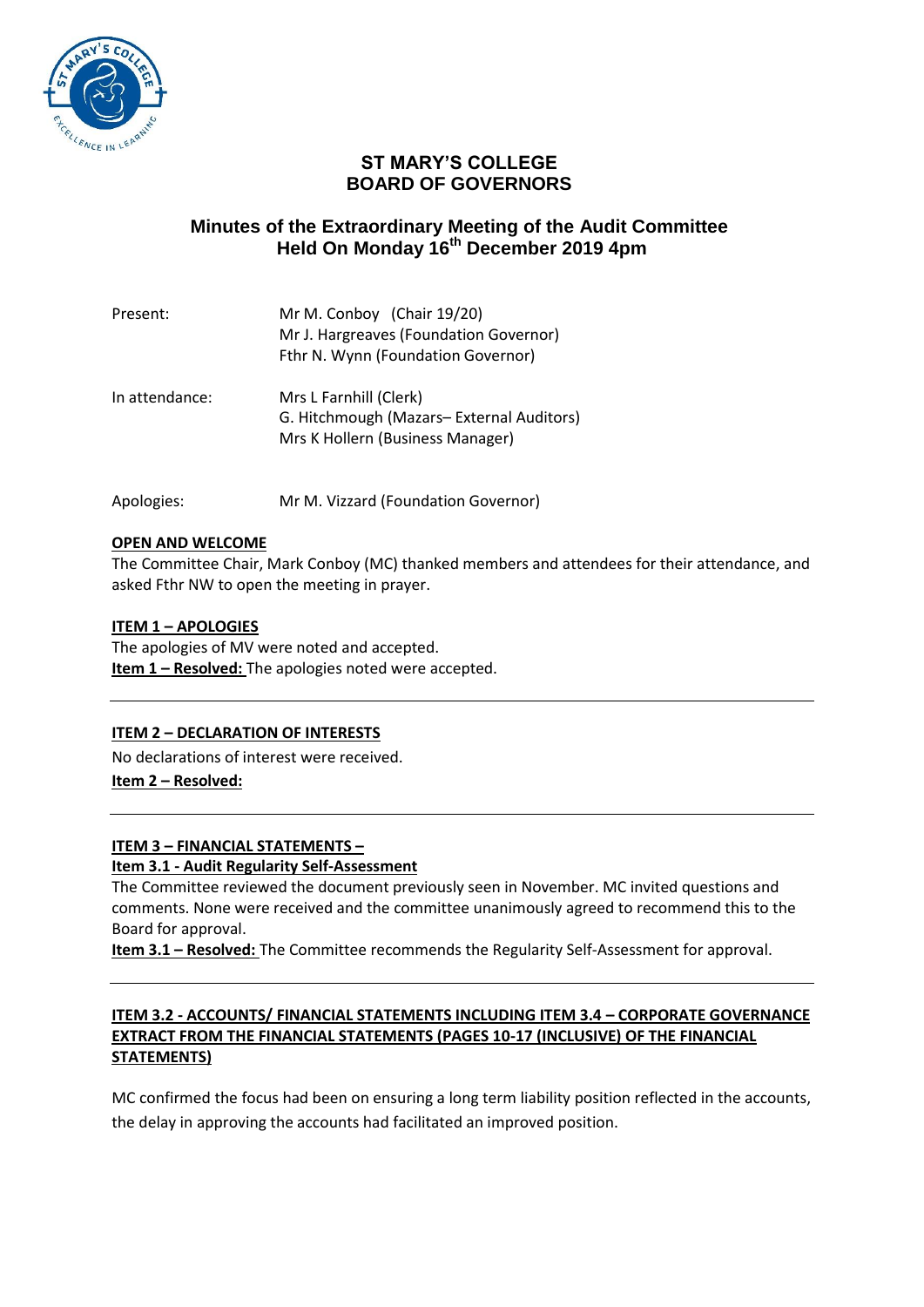GH confirmed the legal position on the balance sheet, it looks as though it is in deficit and it is and this is a change from 2 year ago, it is treated in different way now. MC agreed that this created unease but confirmed that the key thing now is the assessment of the auditors reflected in their completed audit report advising that pre-emptive conversations, a few weeks earlier had considered that there would be a going concern issue which had since been alleviated.

KH explained the changes, including the outcome of the FEC visit, improved terms from LHu and enhanced payments for some subjects. The result is that the deficit is less and the timing of payments is now controlled, preventing the need for rescheduling by the ESFA

**Comment** – this is all entirely positive but will not change the structural plans. The College remains in a position where it is always struggling, with an inability to deal with in year emergencies or essential building repairs. Whilst the plan has not changed it will provide us with more control.

GH confirmed that the only item outstanding was in relation to the going concern, awaiting the outcome of the FEC review with the College now in charge its own future destiny with the forecast to July 2021 demonstrating a satisfactory position, although cash remains tight in certain areas. GH advised that any issues at all in relation to cash flow would need be raised with the ESFA who have stated that they are aware of the present position. GH concluded that whilst the forecast for the next 2 years are still inadequate and the College is still in breach of bank covenant there remains the need to adequately disclose this within the financial statements. GH confirmed that he was satisfied that they are disclosed and happy that they can now sign off on going concern basis.

GH summarised by reiterating Mark's point that the College is now in a more positive than when the last Audit meeting was held when there had been fundamental uncertainty but now the position is positive with the College in control of its future, still in 'recovery' and conceding that it remained difficult but with more leeway.

MC thanked GH for his summary and confirmed that the FEC report is in draft format including important recommendations but essentially they are enabling the College to continue to work with their support to find a partner, demonstrating a measure of confidence that the College is doing something right and are able to manage their own future as a stand-alone entity in the short term. MC concluded that with new members with valuable skills (JH) who knows fundamental change in education well, having lived through it, this experience is vital to support the College as it works towards a solution.

MC concluded by giving thanks, in particular to KH for her hard work and to GH and his team for reacting so quickly to the updating situations, noting that if the accounts had to be recommended for approval in November, it would have been very damaging for SMC, tarnishing relationships with LHu. With no further questions or comments, MC asked the Committee to recommend the accounts to the Board for approval, this was given unanimously.

**Item 3.2 and 3.4– Resolved:** The 18/19 Accounts are recommended by the Committee to be signed by the Board of Governors.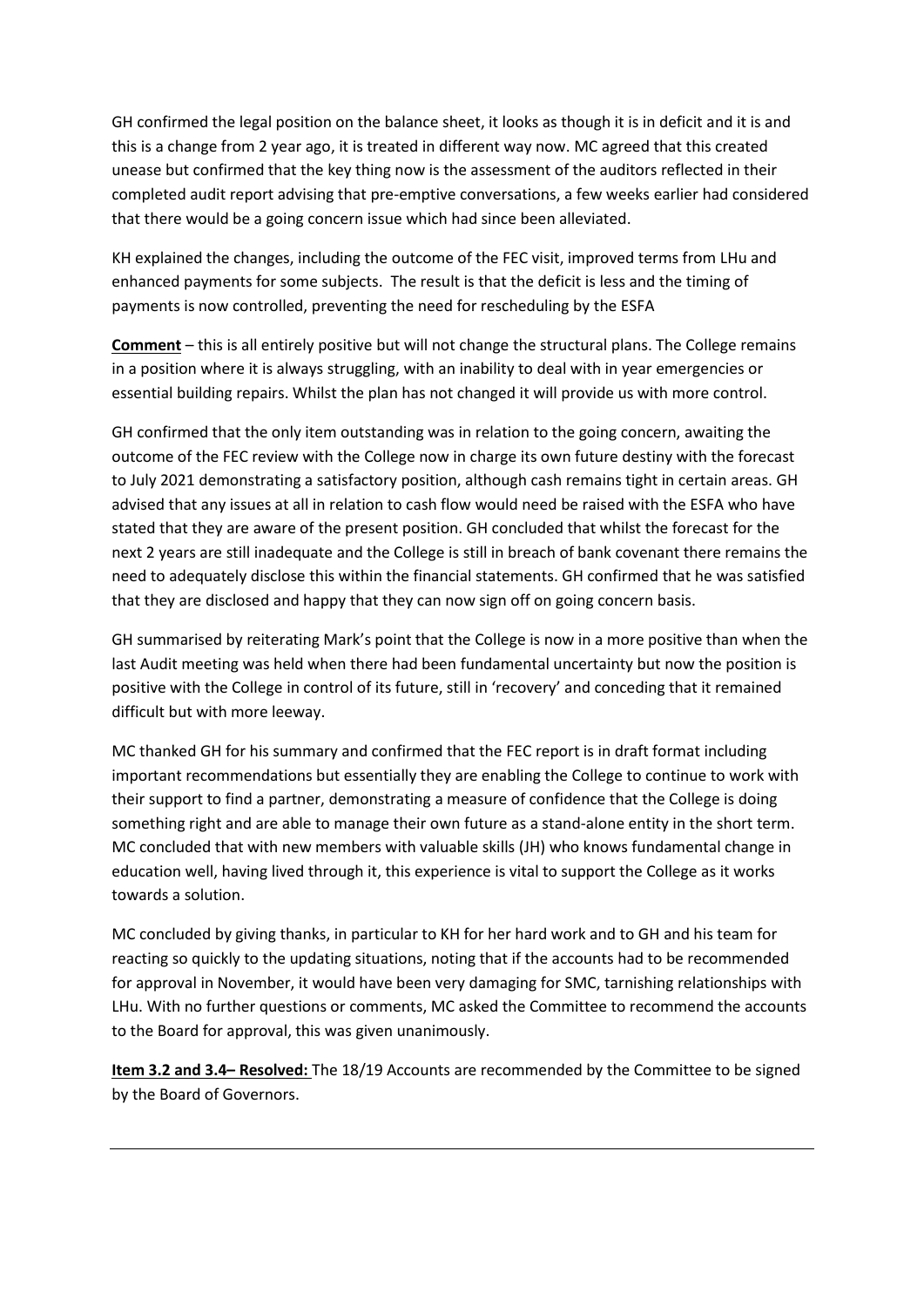# **ITEM 3.3 – DRAFT AUDIT COMPLETION REPORT INCLUDING 3.5 – MANAGEMENT REPRESENTATION LETTER (PAGES 5-17 (INCLUSIVE) OF THE AUDIT COMPLETION REPORT)**

GH – confirmed that this was the2nd of 2 reports to the committee, highlighting the areas of work focused on with an obligation to report back to the Committee. GH confirmed that their work is complete and drew attention to page 52 in the Audit pack, page 3 of his report, highlighting that the SAR needs signing.

GH confirmed that the going concern wording still needed to be finalised and the final actions were for the signatures at the full Board meeting tomorrow, concluding that it was a clean and qualified opinion.

GH confirmed that there were 3 significant risks, with the first two included for all clients. GH acknowledged that there was a small finance team but noted that was sufficient. GH then drew attention to the second point that a lot of funding is lagged and the nursery funding had been sampled with no issues raised.

The specific SMC risk was that if the going concern, noting that the numbers are highlighted in red so that it could be discussed, concluding that now it has been discussed, he is satisfied. GH confirmed that areas of judgement were highlighted, assessing estimates, depreciation, with fixed assets written back into statements and no issues noted.

GH moved on to summarise the LGPS position, noting that this had already been discussed in detail, but summarising the process. GH reminded the Committee of the points discussed at the sign off the previous year, with the McLoud and fire brigade union judgement feeding into the valuation for this year. GH confirmed that they were also satisfied that the equalisation for guaranteed minimum pension methodology was appropriate.

GH concluded that the FRS102/Casterbridge included no major changes. Financial statements opinion and regularity opinion were both clean and all significant matters discussed with management at length with only the going concern left to finalise. GH confirmed that there had been no difficulties with the audit, thanking KH, adding that he was grateful as it had been an easy process considering the College's position, noting it was a really clean year in difficult circumstances.

GH asked the Committee to not Section 3 and the minor recommendation relating to a dormant account. KH clarified the details of this and confirmed that actions had been taken to close this.

GH summarised the contents of the appendices, confirming that Appendix A needed to be signed at the Board meeting again reiterating that it had been a clean audit.

GH confirmed that under appendix  $E - f$ ees, they had not done anything outside of the audit and item F was for information and invited questions and comments. None were received.

GH then returned to summarise how the Going Concern was to be addressed in the accounts. GH clarified where and how it was acknowledged both by the College and Auditors, highlighting procedures had been followed, with acknowledgement from the College including the Barclays Waiver letter and highlighting the potential for further breaches.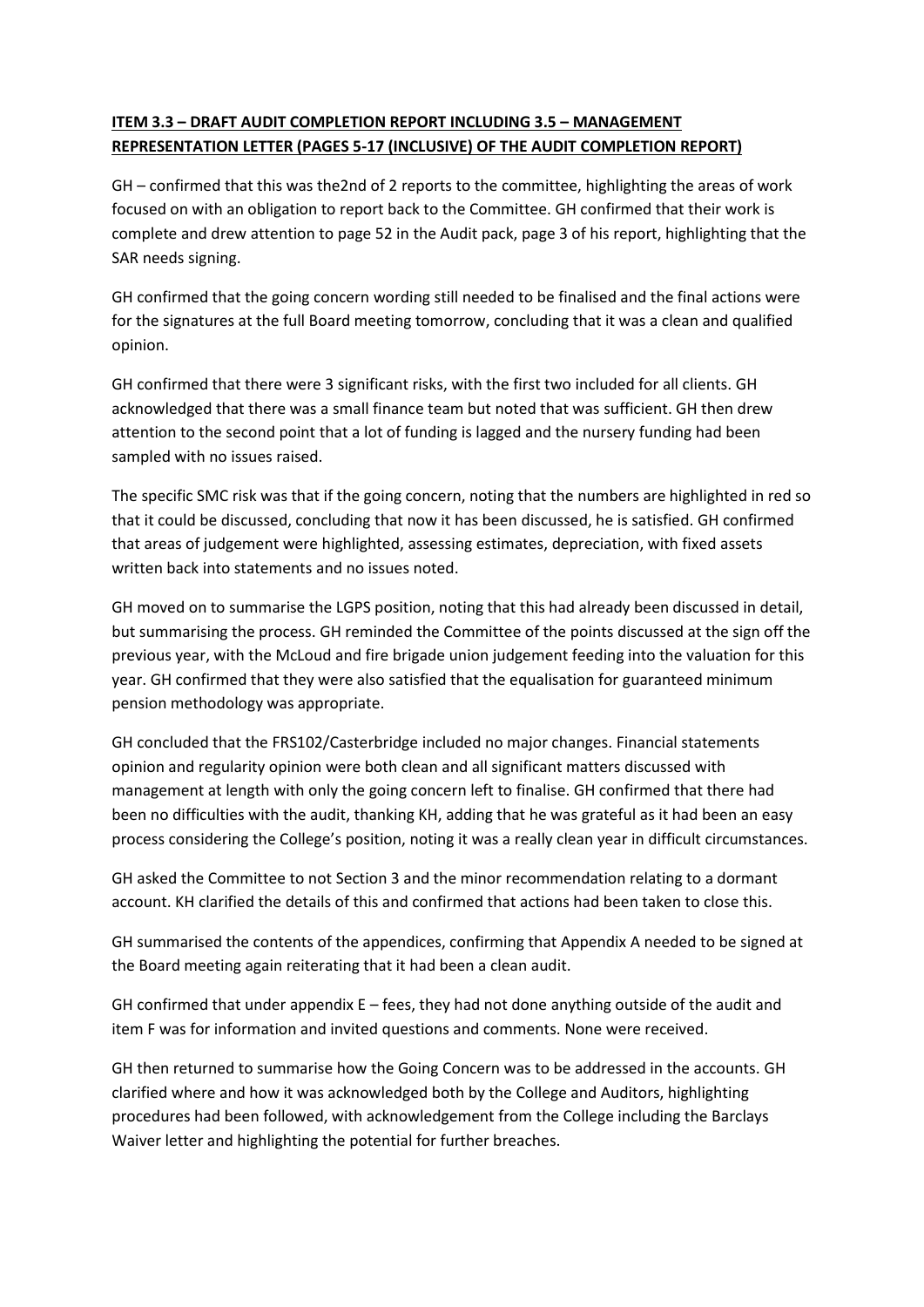MC acknowledged an understanding that the bank had a due a process that they have to go through, noting how they had always been supportive. GH confirmed that there had been on issue with payments but that this indicated a warning on both sides.

GH concluded that the forecast was in place and ESFA intervention and contact was ongoing, therefore they would continue to adopt a going concern stance which gives an element of protection for governors.

MC confirmed that the visibility for next financial year up to December 2020 indicates that whilst there won't be in excessive surplus, the position will be more comfortable.

GH agreed that all colleges have a tight period in March but other colleges would not be breaching covenants but needing to re-profile. GH confirmed that this was a health warning, the College remained still vulnerable to sudden unexpected expenditure but have the support of the ESFA, adding that most colleges in intervention have emergency funding, SMC remains in this position because they have not asked for funding.

GH also highlighted the notes on page 27, a duplication of the disclosure. GH summarised the financial statements, noting income had fallen driven by funding body grants and educational income, offset by staff costs which have gone down, noting the good work on staff costs by SMC. GH worked through the figures, highlighting the impact of the Defined Benefit pension scheme and outstanding loan on what would otherwise be a comfortable position, noting that historic issues were presenting problems at present, but that staff were managing them well within their resources. GH advised the Committee and College to look at the cash buffer to create a buffer and invest in assets.

KH confirmed that as a new requirement, the Principal's salary as multiplier of other staff had been included, GH confirmed that the multiple was reasonable and whilst the Principal's salary was at the lower end of the sector average, the median staff salary also was with a high number of staff in the nurseries on minimum wage, confirming that the calculation would be different if they were not included.

GH invited further comments and questions and confirmed that once the final updates were circulated by KH, GH would be happy to sign it off.

MC discussed the availability of governors for signing the accounts due to the absence of CB, GH agreed that the appointment of a Foundation Governor as hair for the meeting would be acceptable and that they could sign on behalf of the Board.

**Item 3.3 and 3.5– Resolved:** The draft Audit Completion Report is recommended by the Committee to be approved and signed by the Board of Governors.

## **ITEM 4 - DRAFT ANNUAL REPORT OF THE AUDIT COMMITTEE TO THE GOVERNING BODY**

MC summarised the meeting, confirming that there had been a number of items reviewed for signing and confirmed that the Committee understood and were happy with all of the documents and information that had been presented. MC had authored the report which was reviewed by the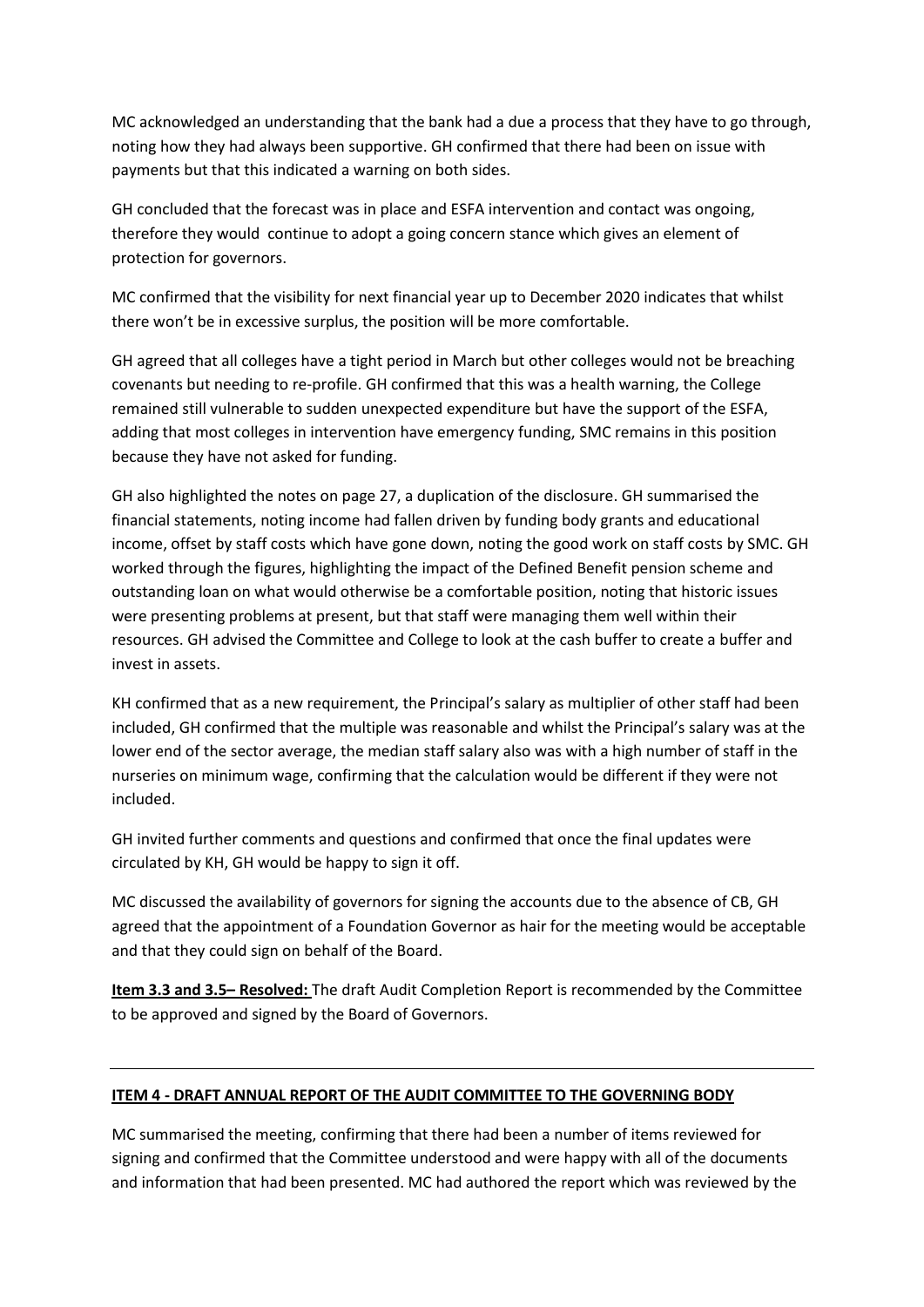committee. No queries were raised and it was agreed that this could be presented to the Board for approval once the final audit completion report and accounts were available.

**Item 4 – Resolved:** The draft Annual Report of The Audit Committee is recommended by the Committee to be approved and signed by the Board of Governors

### **ITEM 5 – INTERNAL AUDIT DRAFT PLAN**

KH confirmed that this had been produced in June as a 3 year plan and it was now felt that 30 days a year may be too much and had been done on the basis that this had been the previous requirement for IA. GH confirmed that Board assurance and internal control now rests with audit committee, able to dictate the nature and extent of intervention necessary.

KH added that at the outset of the federation, it was felt more assurance was necessary but this now needs to be revised, focusing on things that will make a positive impact this year.

MC asked the Committee for their thoughts; the Committee were in agreement that this needed to be revised, delegating authority to KH in conjunction with MC and the Exec to devise a suggested plan for Audit Committee approval.

KH suggested that GDPR and marketing would have a positive immediate impact, along with budgetary control. KH confirmed that within the plan had been risk register and KPI's, business continuity, curriculum planning and a 5 day contingency, asking if the Committee suggested bringing forward anything. The committee agreed that although ILR had been an issue, the ESFA assurance audit had reviewed this and it was no longer a priority. MC suggested effectiveness of governance and governance code adoption with committee comments that the FEC letter will highlight priorities and this should direct focus on areas of risks identified by the FEC. GH confirmed that whilst reviewing governance may be useful, there will be further changes and now that Board assurance and IA has changed, it is possible to get advisory work done, used in a more advisory approach but the areas of focus can be very much dictated by need.

MC agreed that Board and governance would be good to include once the pathway is laid out but not necessarily a current need.

MC summarised the priorities concluding that most items within the 3year plan will still be relevant, with the tender process having highlighted the issues, although the timings may need to be adjusted and reconsider the scopes of work as some may have been more relevant as part of the FoH.

**Item 5 – Resolved:** The Committee delegated the review of the Internal Audit Draft Plan to KH with support from MC and the Exec.

#### **ITEM 6 – INTERNAL AUDIT REPORTS – HEALTH AND SAFETY**

KH confirmed that ML had been in charge of health and safety and reporting to the committee with CMC staff supporting SMC while they were in training, due to FOH collapse and ML leaving, KH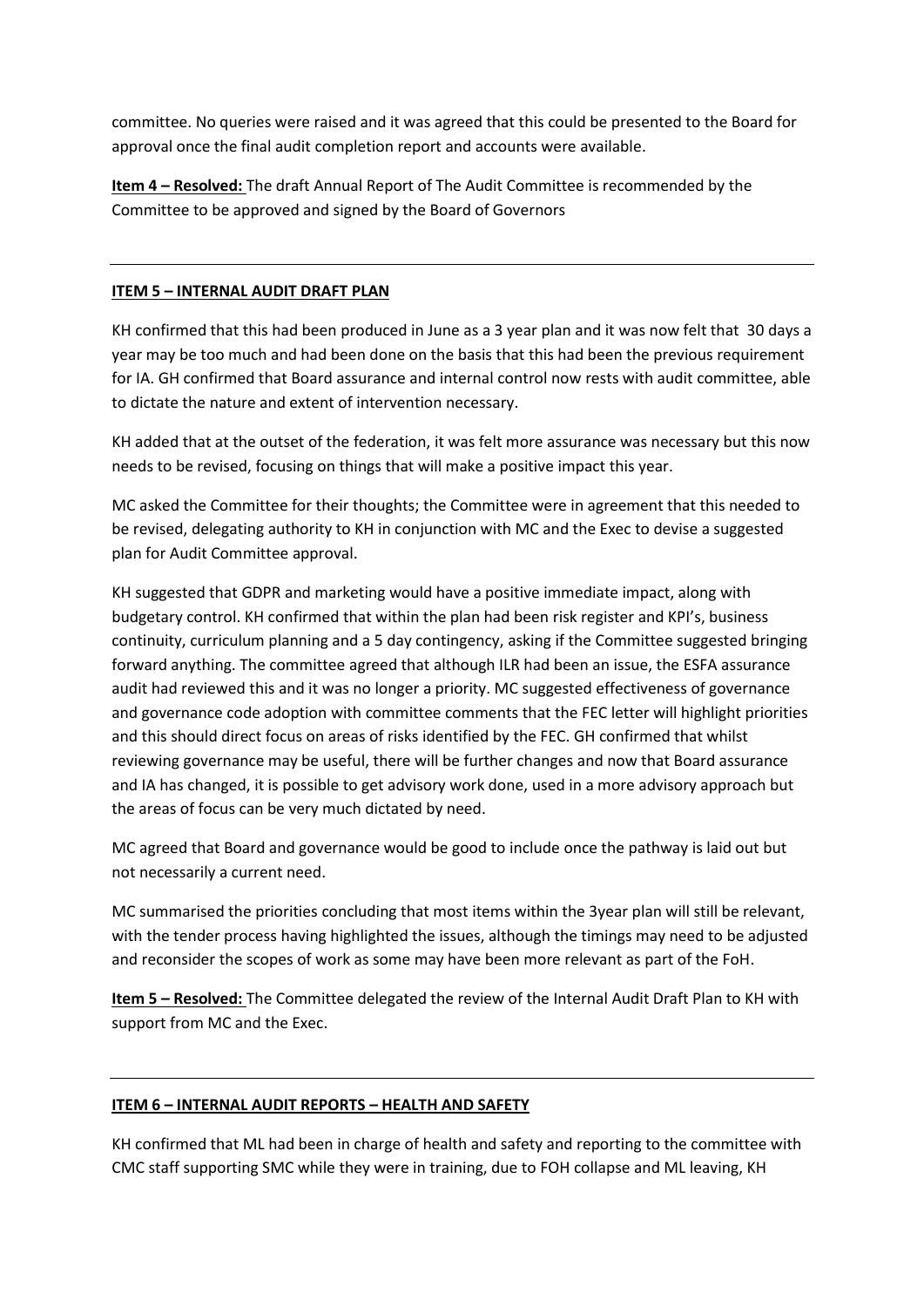confirmed that she had taken over but felt external support and guidance was needed to ensure issues were identified and addressed.

KH confirmed that the limited assurance was based on the boiler service having been missed, this was addressed immediately. This was in addition to the 11 important action points which were detailed in the report and KH went through them in detail giving details of the timeframes and actions undertaken summarised as follwos:

2 – Procedures to be developed and updated – Jan 2020 deadline

3 – Committee set up with fair repetition for across college

4 – Visitor information, new posters required to display stating what to expect – these are being printed

5 – Staff training and refreshers as appropriate. This has been communicated to the HR manager to ensure training is part of the induction and will look into IHASCO online training to see if this would be relevant

6 – One standard form needed for risk assessments. This has been uploaded to PearlTrees, previously access was detailed as an issue this is now available to all staff with a reminder of ow to find it emailed out

7 – Asbestos annual review – KH advised that they have had a full review, now need an update, however the company that did the review have gone out of business and new contractors contacted have stated that they cannot place reliance on the work of another company necessitating a new survey with £3000 costs

8 – External fire risk assessment in Feb 2020 as they recommend that this is done every year, however the requirement in bi-annual

9 – Legionella risk assessment - Regulation for this is 2 years, however hey recommend that this is done every year. With staff now trained, the interim annual review can be done internally now

11 –fire evacuations to be done termly – KH confirmed that this is now happening

12 – lighting tests to be carried out monthly – now scheduled

16 – half termly reviews – now calendared to take place half termly

KH confirmed that the final actions as recommendations for the Policy to be reviewed and updated and pat test training for the health and safety officer were also to be undertaken

**Governor question –** Who is the Health and safety officer? **KH –** It is HD who works in finance, she has sat and passed nebosh training and is qualified to undertake this role.

**Governor comment** – previously there was someone exceptional who wrote very good reports, we haven't had this since, I was shocked when I read this and I could see beneath this, it is evident that we are short of money so things aren't being done. This is not acceptable.